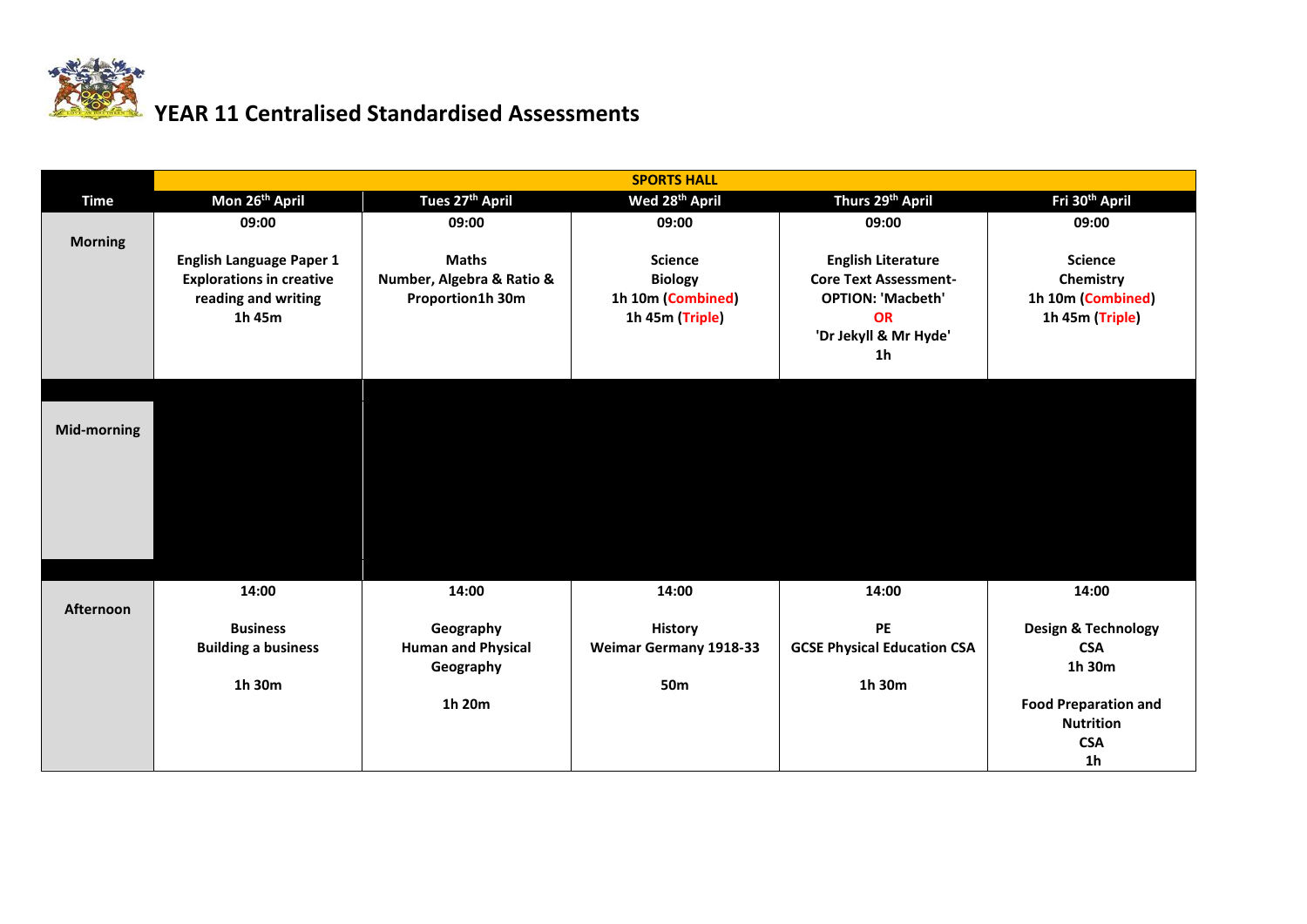

## **YEAR 11 Centralised Standardised Assessments**

|                    |             | <b>SPORTS HALL</b>               |                                      | <b>Theatre / Music Theatre</b>         | Art Studio / Music and<br><b>Theatre</b> |
|--------------------|-------------|----------------------------------|--------------------------------------|----------------------------------------|------------------------------------------|
| <b>Time</b>        | Mon 3rd May | Tues 4 <sup>th</sup> May         | Wed 5 <sup>th</sup> May              | Thursday 6 <sup>th</sup> May           | Friday 7 <sup>th</sup> May               |
|                    |             | 09:00                            | 09:00                                | 09:00                                  | Art (22)                                 |
| <b>Morning</b>     |             |                                  |                                      |                                        | All Day                                  |
|                    |             | <b>Religious Studies</b>         | <b>Science</b>                       | German                                 |                                          |
|                    |             | <b>CSA Paper (Themes)</b>        | <b>Physics</b>                       | Listening - Higher                     |                                          |
|                    |             | 55m                              | 1h 10m (Combined)<br>1h 45m (Triple) | 45m                                    |                                          |
|                    |             |                                  |                                      | 10:15                                  |                                          |
|                    |             |                                  |                                      | German                                 |                                          |
|                    |             |                                  |                                      | Listening - Foundation                 |                                          |
|                    |             |                                  |                                      | 35m                                    |                                          |
|                    |             |                                  |                                      |                                        |                                          |
|                    |             |                                  |                                      |                                        |                                          |
|                    |             |                                  |                                      | 11:30                                  | Art                                      |
| <b>Mid-morning</b> |             |                                  |                                      |                                        | All Day                                  |
|                    |             |                                  |                                      | Spanish                                |                                          |
|                    |             |                                  |                                      | Listening - Higher<br>45m              |                                          |
|                    |             |                                  |                                      |                                        |                                          |
|                    |             |                                  |                                      | 12:30                                  |                                          |
|                    |             |                                  |                                      | <b>Spanish - Foundation</b>            |                                          |
|                    |             |                                  |                                      | 35m                                    |                                          |
|                    |             |                                  |                                      |                                        |                                          |
|                    |             | 14:00                            | 14:00                                | 14:00                                  | Art                                      |
| Afternoon          |             |                                  |                                      | French                                 | All Day                                  |
|                    |             | <b>Computer Science</b>          | <b>Media Studies</b>                 | Listening - Higher                     |                                          |
|                    |             | <b>Principles of Computer</b>    | <b>Exploring Media Products</b>      | 45m                                    |                                          |
|                    |             | <b>Science and computational</b> | 1h 30m                               |                                        |                                          |
|                    |             | thinking                         |                                      | French - Foundation (Music<br>Theatre) |                                          |
|                    |             | 1h 30m                           |                                      | 35m                                    |                                          |
|                    |             |                                  |                                      |                                        |                                          |